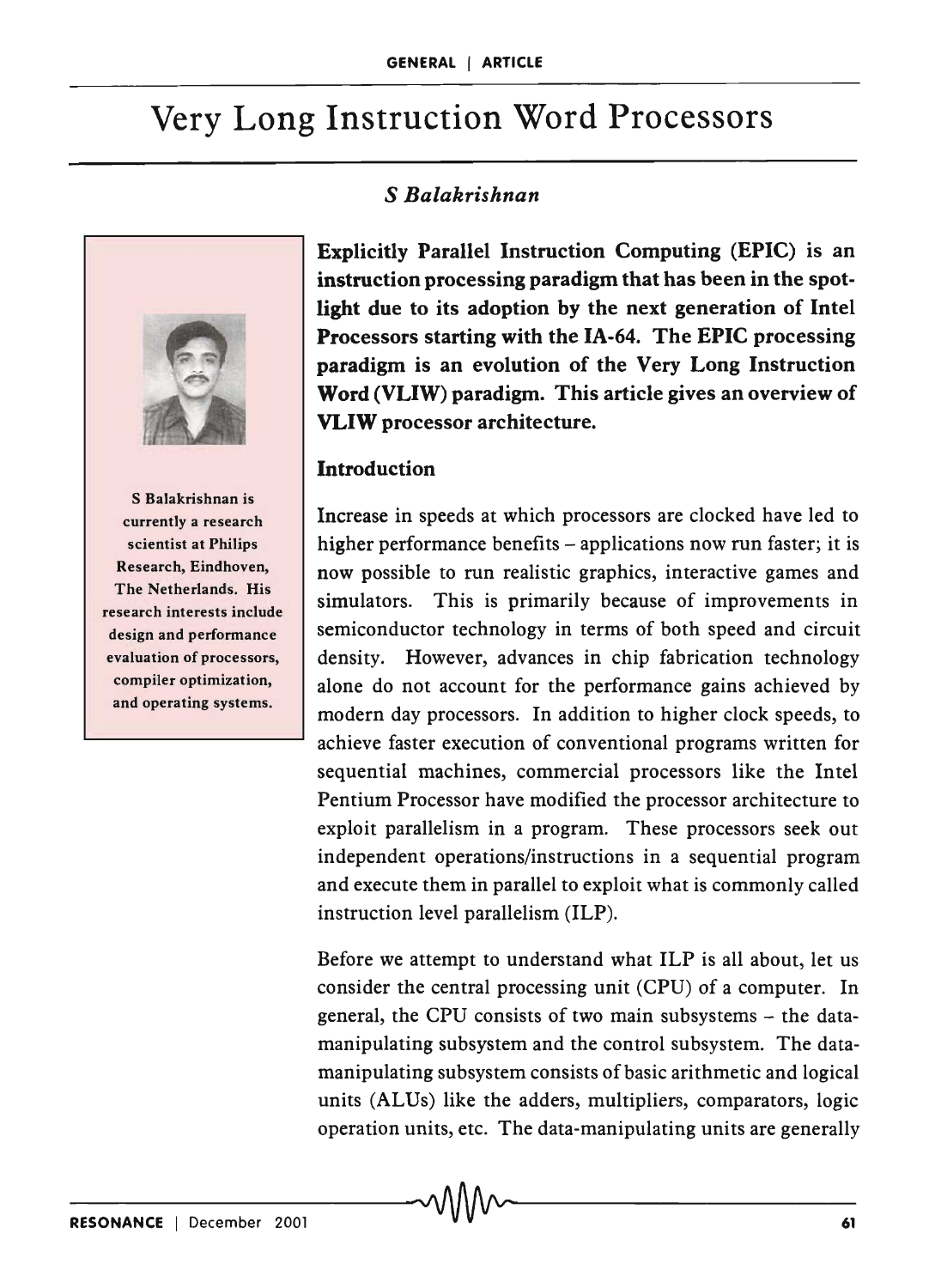Processor hardware detects dependencies between operations and schedules them for simultaneous execution to exploit Instruction Level Parallelism.

referred to as functional units. The control subsystem on the other hand steers computations through the data-manipulating subsystem after interpreting the instructions in a computer program. The complete data-manipulating subsystem including the interconnections and functional units is called the data path and the complete control subsystem is called the control path. In addition to the data and control subsystems the processor also consists of the system clock that synchronizes activities in the processor.

In the previous paragraph we had mentioned that the control subsystem interprets the instructions in a computer program. Elaborating further, the instructions that constitute a program can in general be encoded in a compact manner to specify the operation to be performed. To understand how this is done, suppose that the data path includes functional units to perform exactly four operations such as addition, subtraction, multiplication, and division. An instruction can select one operation and turn off the rest. A compact encoding of this can be achieved by setting aside two binary digits (bits) to specify each operation uniquely. The four possible values (00, 01, 10 11) represented using two bits can then be decoded using a circuit called the two-to-four decoder to activate one of its four output lines to select the appropriate functional unit.

## Instruction Level Parallel Processors

With this background, we can now attempt to explore the world of ILP processors and understand what makes them tick. *Box* 1 describes with an example the nature of instruction level parallelism. This also gives an idea of what processors look for when they attempt to exploit ILP. One approach is to delegate the job of detecting and exploiting ILP entirely to the control subsystem of the processor. The program is usually not expected to convey any explicit information regarding parallelism. The underlying hardware detects dependencies between operations and schedules them for simultaneous execution to exploit ILP. The number of instructions that can be examined simulta-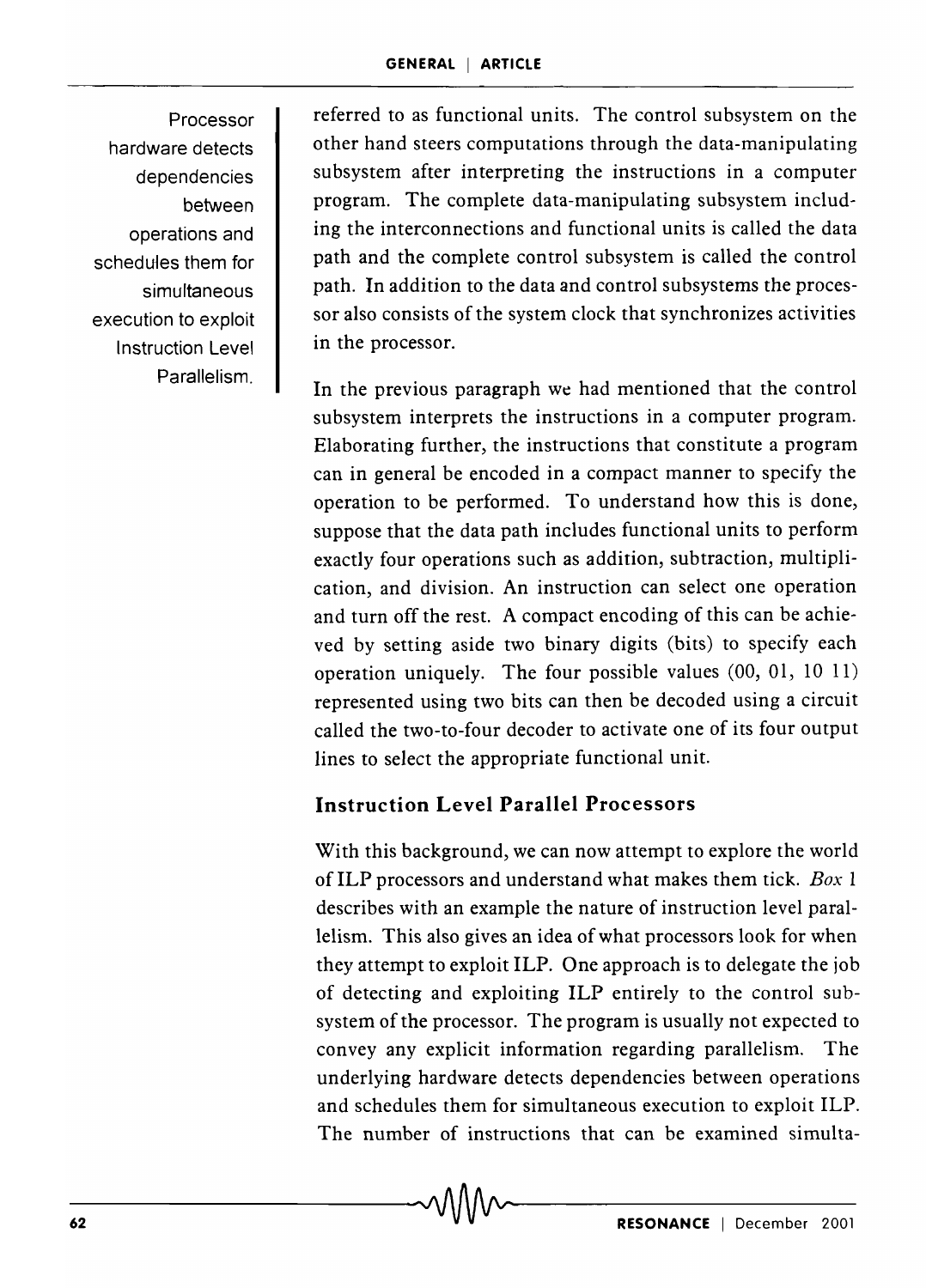### Box 1. What is Instruction Level Parallelism?

Consider the following statement written in a high level language like C.

 $p = q * r - s/t + u * v - w\%x;$ 

The operator % is the modulus operator in C. Here it yields the remainder of the division of w by *x.* the  $*$ ,  $-$  and the  $+$  operators are the multiply, subtract and addition operators, respectively. The expression on the right hand side can be represented by the following tree (expression tree as compiler writers would call it).



The goal of parallel processing is to execute multiple operations simultaneously on independent hardware units to reduce the overall execution time of a program. Instruction level parallel processing is a combination of software and hardware techniques to reduce the overall program execution time by identifying and executing simultaneously independent instructions from a stream of sequential instructions. In the figure, observe that the four operations at the top level of the tree can be carried out in parallel provided there are multiple arithmetic units. The results of these operations are inputs for operations that can again be performed in parallel. However, the number of independent operations here are two. Current day processors indeed have multiple arithmetic units to support this kind of parallelism. Because this kind of parallelism exists at the level of instructions, it is called instruction level parallelism (ILP). Compiler technology also is advanced enough to perceive this parallelism and schedule instructions for parallel execution on the multiple functional units available in hardware.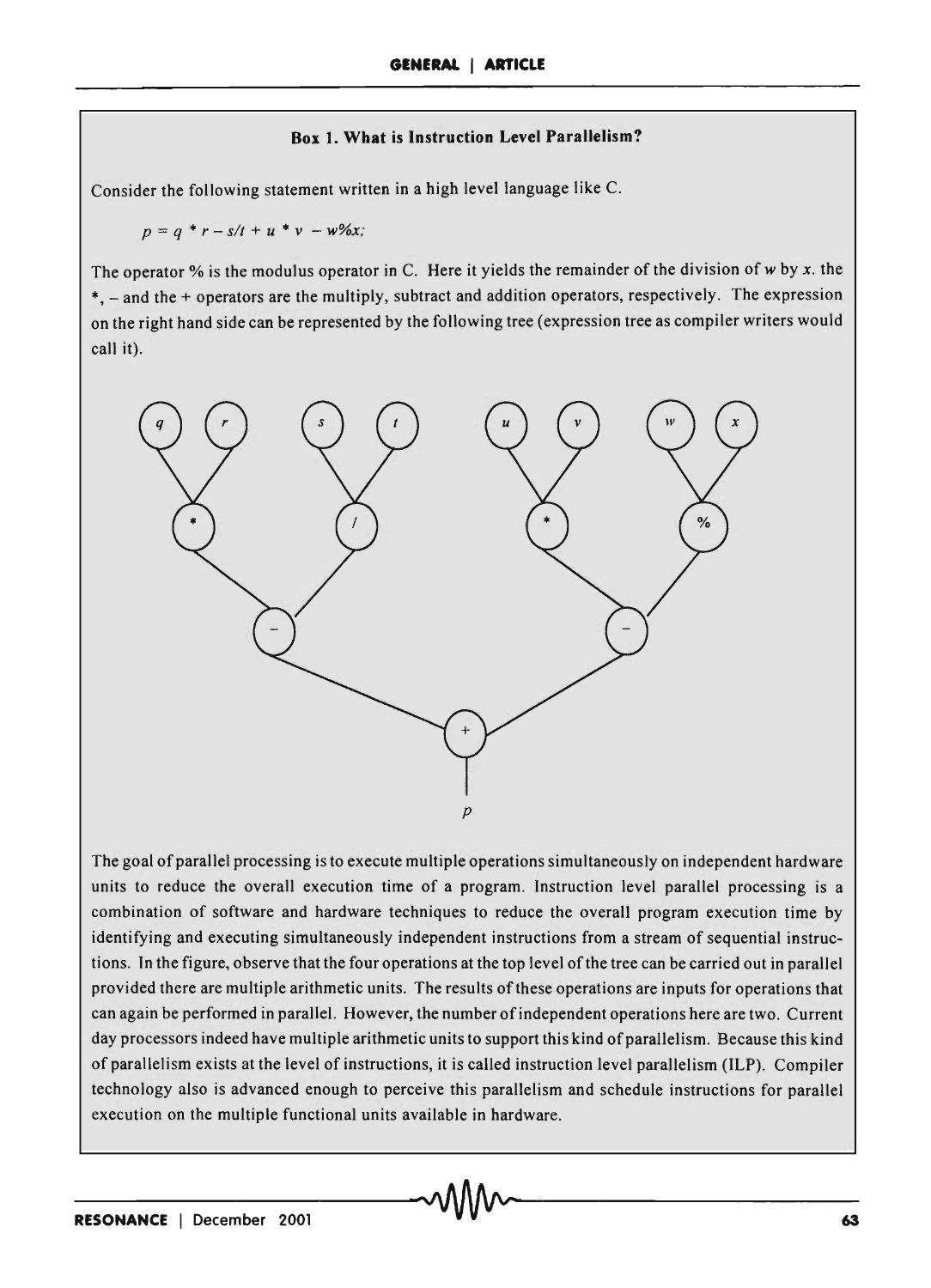VLlW processors, relies exclusively on the compiler's ability to detect independence between instructions and schedule operations accordingly.

neously - this is called the window of instructions, for ILP is hence limited by the complexity of the hardware and the realtime nature of the problem. This is the approach taken by superscalar processors. The other approach  $-$  which is the one taken by VLIW processors, relies exclusively on the compiler's ability to detect independence between instructions and schedule operations accordingly. As there are many more independent operations than dependent operations in a program, it is impractical to explicitly specify all independent operations. Instead, a small subset of the independent operations is specified and packaged as a single VLIW instruction. Note that in contrast to the limited size of the window of instructions in a superscalar processor, the compiler for a VLIW processor can potentially examine the entire program to detect and schedule independent instructions. *Box* 2 gives an example of the instruction encoding of a VLIW processor.

In essence, ILP processors differ in the proportion of the area of a silicon chip dedicated to the data and control paths. On one hand we could have a processor with a large and complex control path and a relatively small data path while on the other hand we could have a processor with a large data path and an extremely simple control path. The former approach is the one taken by superscalar processors while VLIW processors take the latter approach. VLIW processors with its relatively simple control subsystem are much easier to build and have been used successfully in digital signal processors. Parallelism in signal processing applications in contrast to general purpose applications are easy to detect at compile time. Again, the relatively simple control logic makes it convenient to support large amounts of hardware parallelism. On the other hand, parallelism in general purpose applications are hard to detect at compile time. The superscalar processor's hardware (control subsystem) for detecting parallelism and dynamically scheduling operations allows runtime detection and exploitation of parallelism in applications where parallelism is hard to detect at compile time. The Intel Pentium processor is an example of a processor that uses a

-64-------------------------------~~-----------------------------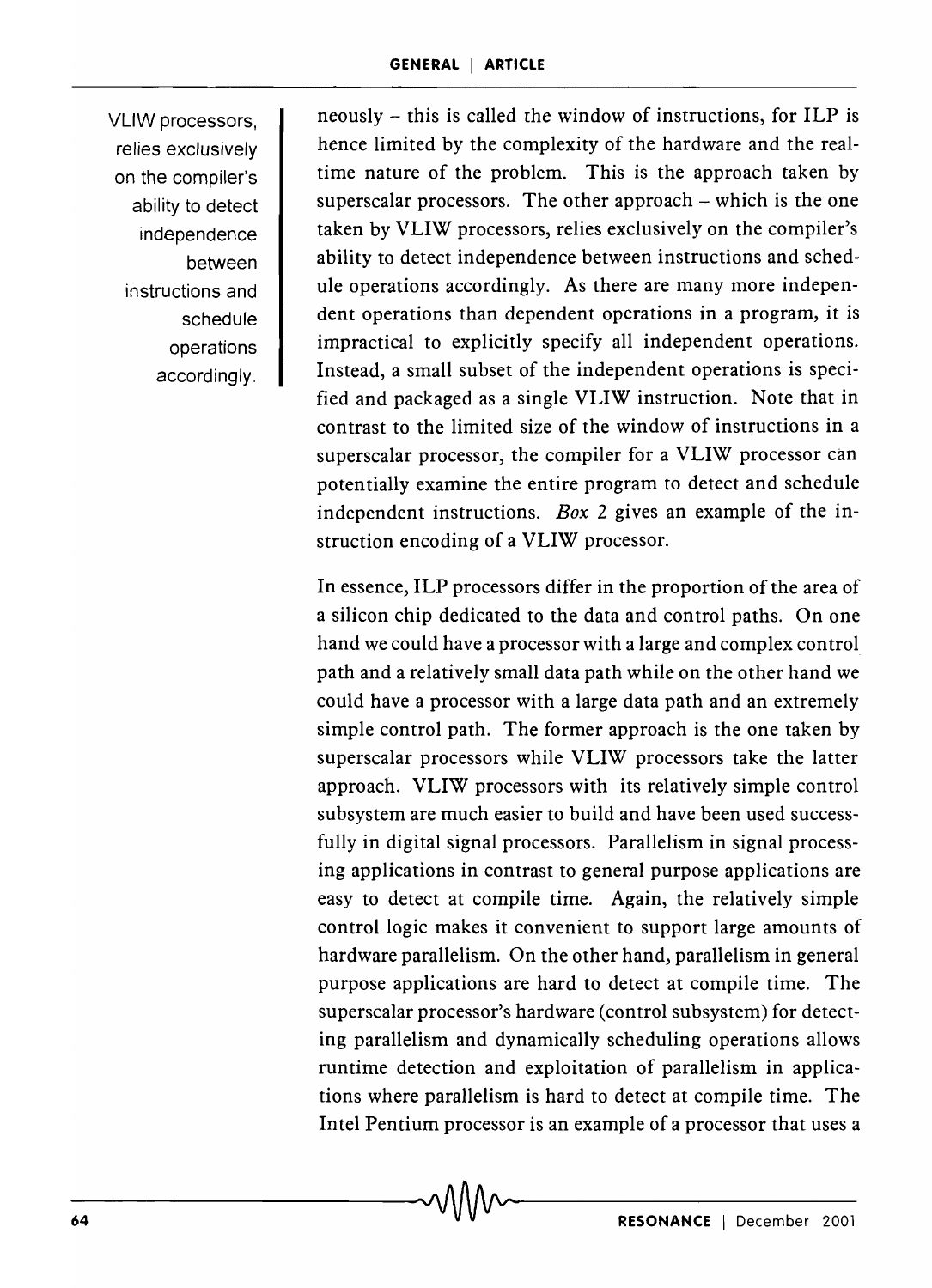### Box 2. The IA 64 Instruction Encoding.

The IA-64 (named Itanium by Intel) is a VLIW processor. It has 128 general purpose and the same number of floating point registers. An operation encoding hence uses 7 bits each to specify the two source operands and another 7 bits to specify the destination operand. The type of operation itself is encoded using 14 bits. Many operations also use a predicate argument that takes up another 6 bits since there are 64 predicate registers. The predicate registers store a bit, depending on whose truth value the processor decides to either execute the concerned operation or skip its execution (execute a *noop).* This accounts for a total of 41 bits to specify an operation.



Each VLIW instruction *(bundle* in IA-64 terminology) consists of 128 bits. This means that each VLIW instruction can accommodate three 41 bit operations leaving five bits of the instruction encoding free. These five bits are used for the template which assists in decoding and routing the instructions and also the location of stops that mark the end of a group of instructions that can execute in parallel.

superscalar instruction execution engine at its core. Examples of VLIW processors include the Philips Trimedia processor used for media processing and the Texas Instruments' C6X processors for digital signal processing applications. *Box 3*  discusses the microarchitecture of a generic VLIW processor.

ILP techniques have been hugely popular because an application programmer need not be aware of these techniques i.e., the programmer need not explicitly specify the parallel portions of a code to exploit ILP. This allows code written for a processor to be carried over to the next generation of its implementation without any modification. A key advantage of superscalar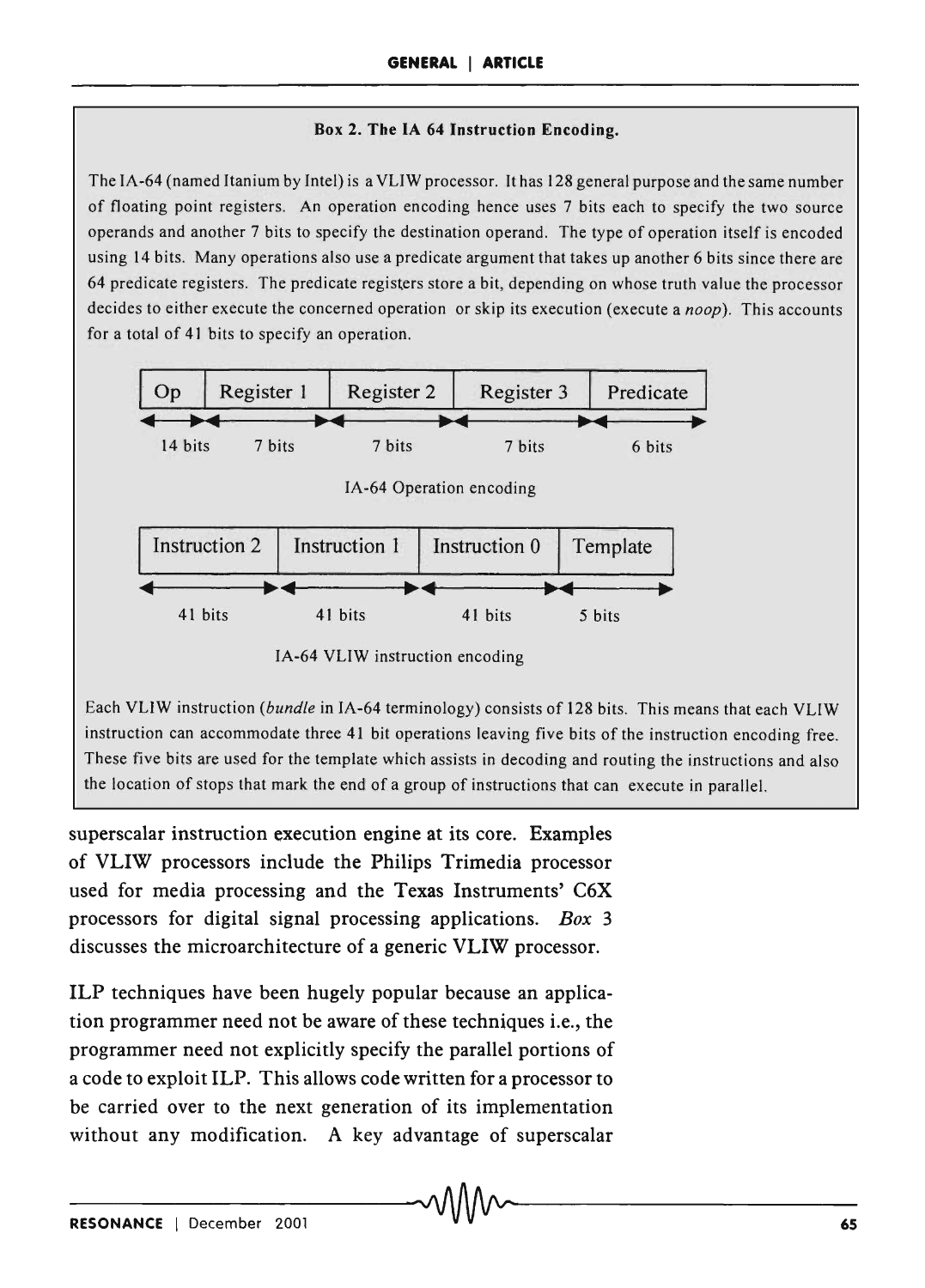#### Box 3. VLIW Processor Organization

The schematic diagram depicts the various stages of a VLIW processor pipeline. The pipeline consists of a fetch unit, the issue stage, the register read stage, the execute stage and the memory stage. The fetch stage fetches instructions from the cache. In this stage, current day processors (like the IA-64) also incorporate a branch prediction unit. The branch prediction unit predicts the direction of branch instructions and speculatively fetches instructions from the predicted path. This is necessary to keep the processor pipeline active in the presence of branches in the code. The compiler can still provide hints to the hardware for determining the direction of a branch (taken or not-taken). Notably absent from the processor pipeline is the decode stage because of the extremely simple hardware to dispatch instructions to the functional units. The register read stage reads the contents of the source operands of the instruction from the large register file. The execute stage of the pipeline then executes the operation on the functional units and the memory stage reads/ writes the results from/to the memory subsystem.



Providing object code compatibility is important because users would want to upgrade hardware while running applications that are not easily recompiled for a new machine.

processors is that they provide object code compatibility over generations of a processor architecture. Object code compatibility allows object binaries compiled for previous generations of an architecture to run on new machines without modification. Providing object code compatibility is important because users would want to upgrade hardware while running applications that are not easily recompiled for a new machine. While a superscalar processor, by its very design, implicitly addresses binary compatibility across generations of a processor architecture, in a VLIW processor the run-time environment or the operating system should provide support to explicitly provide binary code compatibility over generations of a processor architecture. In addition, the aggressive compiler techniques used for code scheduling tend to bloat up the size of an object code compared to that of a superscalar processor. In the following sections we will discuss the important issue of binary compat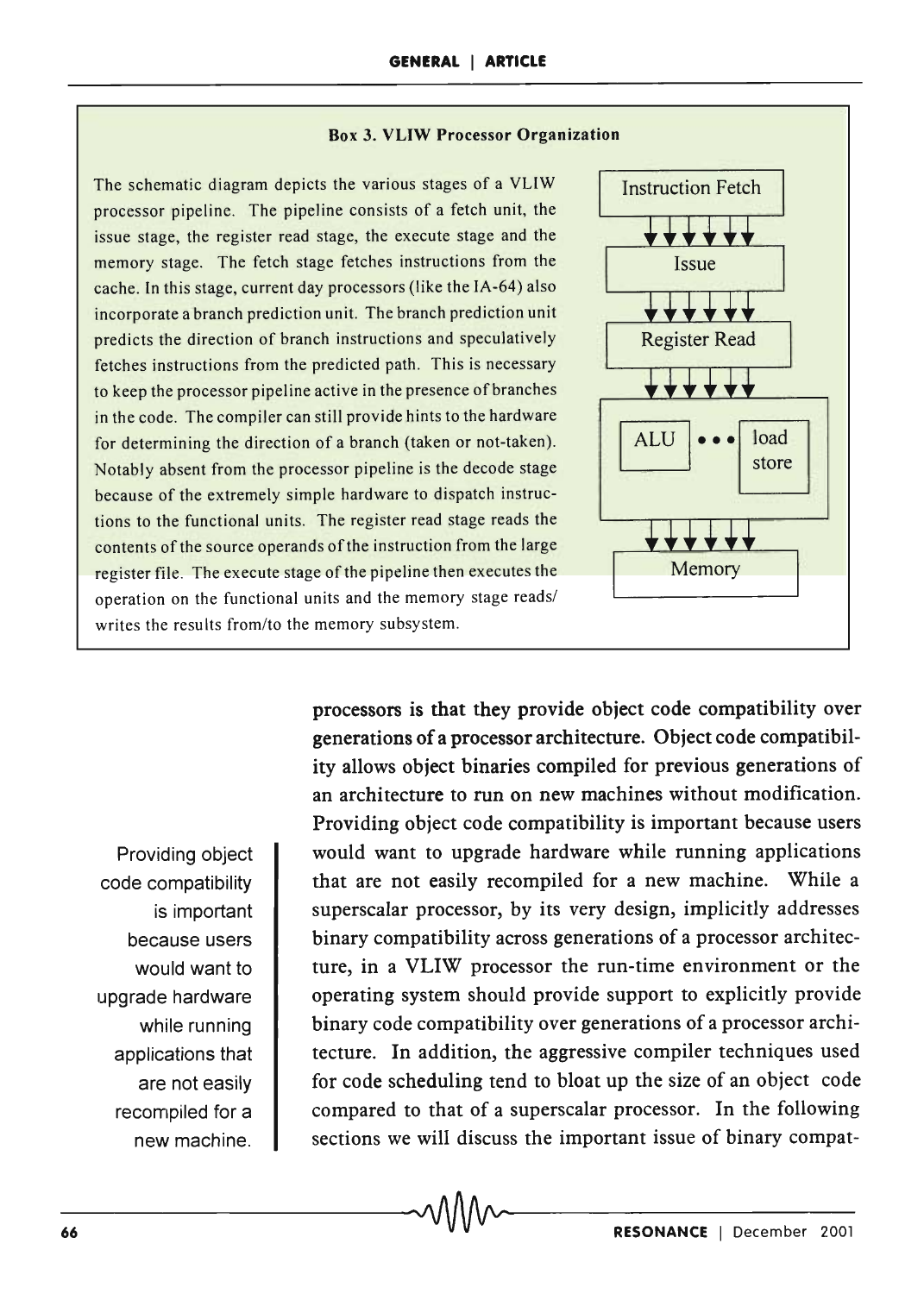ibility that has to be expressly addressed before delivering a VLIW processor. Such a compatibility is essential for the commercial success of VLIW processors.

# Binary Compatibility

As mentioned earlier, in a VLIW processor, the entire responsibility of scheduling correctly the instructions of a program lies with the compiler. The techniques used for scheduling instructions require the compiler to be aware of the functional unit latencies (The number of clock cycles between the initiation of an operation and its completion). Problems hence arise with binary compatibility between generations of the same architecture. Various techniques have been suggested to solve this problem. Techniques like *split-issue,* which are hardware-based solution have been mostly restricted to research studies. We will not delve into this technique due to limitations of space. Similarly, problems arise if different generations of the same architecture have different hardware parallelism. This has not been considered as a problem since new generations have a tendency of having greater hardware parallelism.

*Binary Translation:* This is another technique applicable to the problem of binary compatibility but has been used in the context of designing simple architectures with low power consumption and execute x86 binaries (see *Box* 4). This technique uses software to translate an existing binary into a binary that can be executed on a new target architecture (A VLIW processor in the Crusoe processor). Translation can be either static or dynamic. Static translators translate program offline (when the program is not running) using the execution profiles of programs. Dynamic translators have runtime overheads but are more attractive since it can adapt to the runtime behavior of the program by caching pieces of translated code that are executed frequently. Moreover, the cached pieces of translated code can be subject to optimizations that would have been otherwise impossible because of the lack of information about the runtime behavior of the program.

### Suggested Reading

- [1] T M Conte, Superscalar and VLIW Processors, in *Handbook of Parallel and Distributed Computing,* (A Y Zomaya, ed.), McGraw-Hill, New York, 1995.
- [2] V Rajaraman and C Siva Ram Murthy, *Parallel Computers Architecture and Programming,* (Chapter 3- Instruction Level Parallel Processing), Prentice Hall of India, New Delhi, 2000.
- [3] Harsh Sharangpani and Ken Arora, Itanium Processor Architecture, *IEEE Micro,*  pp. 24-43, Sept.-Oct. 2000.
- [4] Linda Geppert and Tekla S Perry, Transmeta's Magic *Show,IEEE Spectrum,* Vol. 37, No.5, May 2000.
- [5] Jerry Huck and others, Introducing the IA-64 Architecture, *IEEE Micro,*  pp. 12-22, Sept.-Oct. 2000.